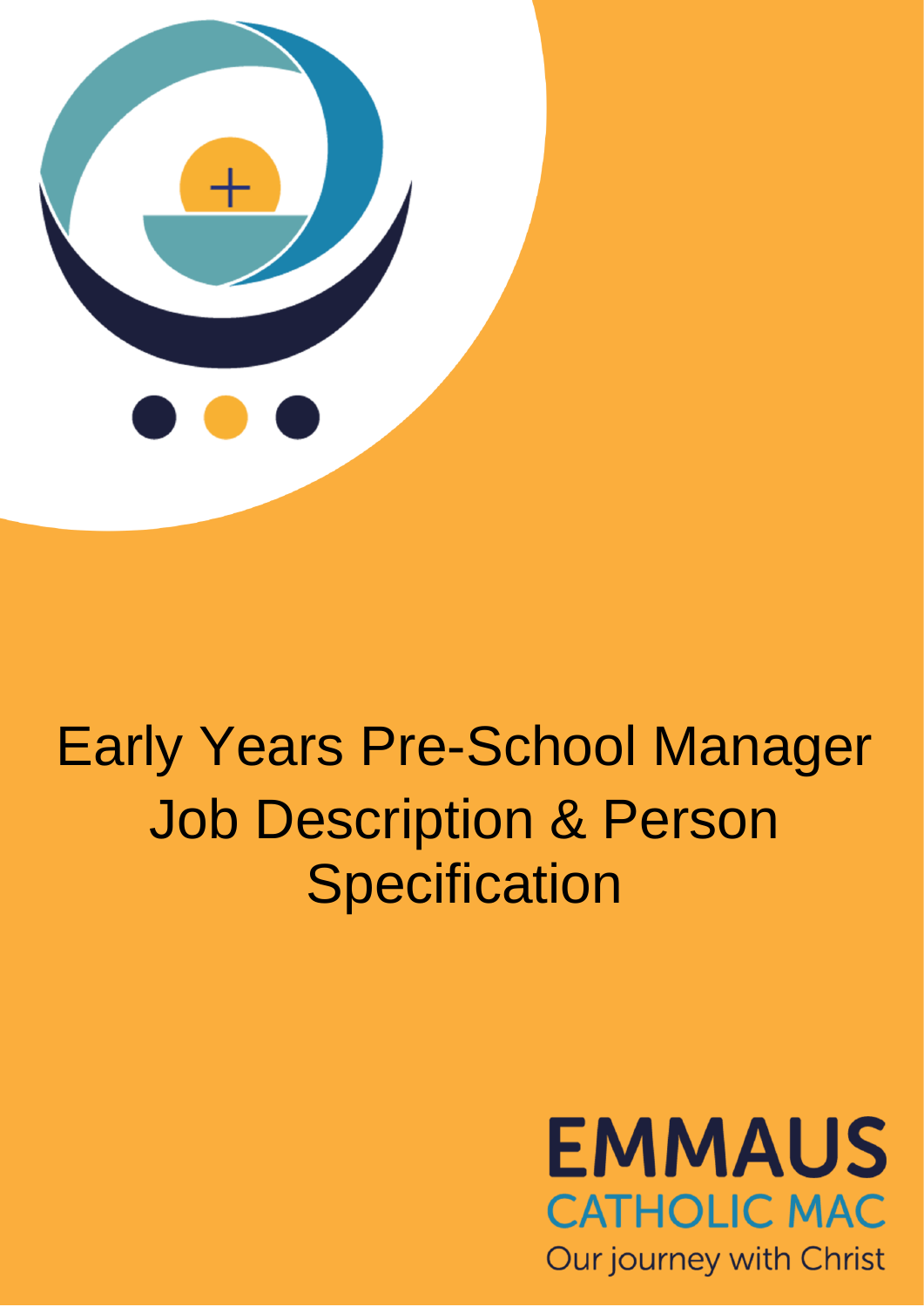

#### **Job Description for Early Years Pre-School Manager**

**Grade:** Emmaus Unqualified Teacher Pay Scales Grade UQTS Level 6 £28,735 per annum

**Line Manager**: Early Years Foundation Stage Lead/Principal

#### **GENERAL PROFESSIONAL DUTIES AND RESPONSIBILITIES**

Level 6 Early Years Pre-School Manager will be an expert Pre-School Lead, contributing to our outstanding, expanding EYFS ethos.

Key Features:

- Lead pre-school class, organising staffing to ensure the continual meeting of the EYFS Statutory Framework.
- Lead and exemplify teaching in all areas of the EYFS to maximise the school vision of school readiness.
- Develop, innovate and sustain well-organised, enabling indoor, and outdoor environments.
- Maximise links with home, Parish and the wider community to enable children to flourish holistically.
- To provide specialist skills and knowledge, at an advanced level, across a range of disciplines to support teaching staff in the development and education of children;
- To be responsible for the management and development of a specialist area within the school and/ or line management responsibility for other classroom support staff.

#### **SPECIFIC RESPONSIBILITIES**

#### **DUTY HOURS**

The postholder will be required to work 32.5 hours per week 8.30am – 3.30pm, 5 days per week, fulltime (30 min lunch per day). Plus, staff meetings on a Tuesday until 4.15pm and additional directed hours to limit set in teachers' pay and conditions document.

#### **ADDITIONAL DUTIES AND RESPONSIBILITIES**

#### **Main Duties and Responsibilities**

- Providing educational leadership in pre-school and any other school support staff based in pre-school in the first instance.
- Work collaboratively with the EYFS Lead and school educators to ensure seamless delivery of the EYFS ethos and school vision.
- Exemplify teaching worthy of dissemination to staff internally and externally.
- Meet the care and learning needs of all children.
- Plan and provide effective care, teaching and learning that enables children to progress and prepares them for school.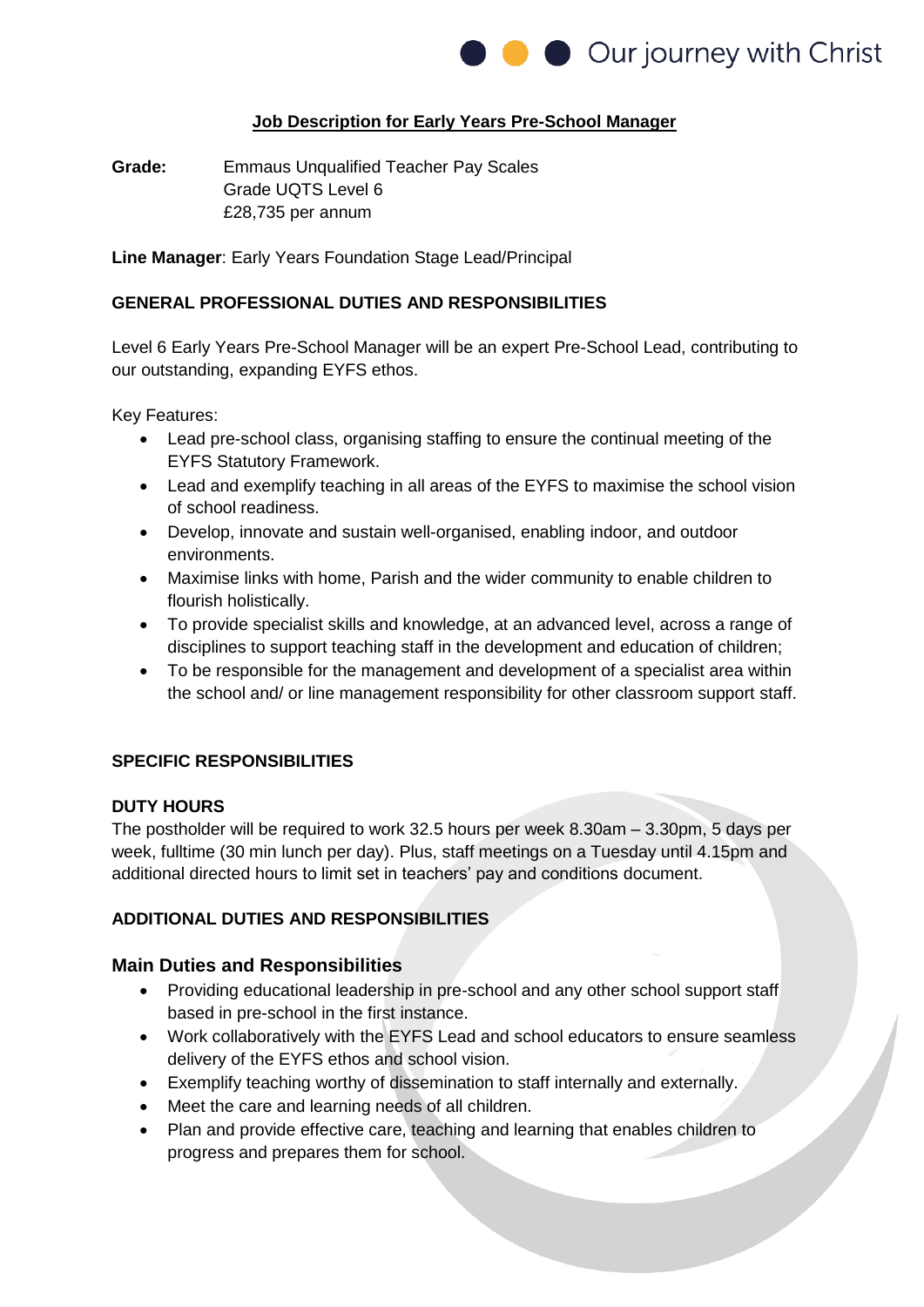

- Understand the potential effects of, and how to prepare and support children through, transitions and significant events in their lives by developing a natural transition between pre-school education and Reception, underpinned by the Early years foundation stage (EYFS) statutory framework
- Support and promote children's early education and development throughout indoor and outdoor classroom environment in EYFS, particularly pre-school.
- Maximise local community links to enhance learning for children in the EYFS.
- Make accurate and productive use of assessment.
- Support with delivery and fulfilment of EHCP needs/targets and of any external agency recommendations.
- Participate in learning collaboratively with other schools in our MAC and local networks.
- Demonstrate a good command of the English language in spoken and written form.
- Develop effective and informed practice.
- Supporting with break times, assembly duties and classroom provision.
- Leading on any assessments, interventions and programmes e.g. speech and language/movement as directed by EYFS Lead or SLT.
- Safeguard and promote the health, safety and welfare of children at all times in accordance with the EYFS Statutory Framework.

## **Support for Pupils**

- To be responsible for working directly with the children, to encompasses lesson (or curriculum) planning, delivering lessons/learning activities and opportunities, assessing the development, progress and attainment of pupils and reporting on the latter.
- Support and promote children's speech, language and communication development.
- Support children's group learning and socialisation.
- Model and promote positive behaviours expected of children.
- Support children to manage their own behaviour in relation to others.
- Understand when a child is in need of additional support.
- Plan and provide activities to meet additional needs, working in partnership with parents and/or carers and other professionals, where appropriate.
- Understand how to assess within the current early education curriculum framework using a range of assessment techniques.
- To support in teaching individuals / group work across the curriculum to raise levels of achievement and to respond appropriately to pupils.
- Carry out and record observational assessment accurately.
- Discuss children's progress and plan the next stages in their learning with the key person, colleagues, parents and/or carers.
- Lead and carry out physical care routines suitable to the age, stage and needs of the child, assisting pupils with dress/ changing for activities/ personal hygiene/feeding/toileting.
- Understand why health and well-being is important for babies and children and promote healthy lifestyles.
- Identify and act upon own responsibilities in relation to health and safety, security, confidentiality of information, safeguarding and promoting the welfare of children.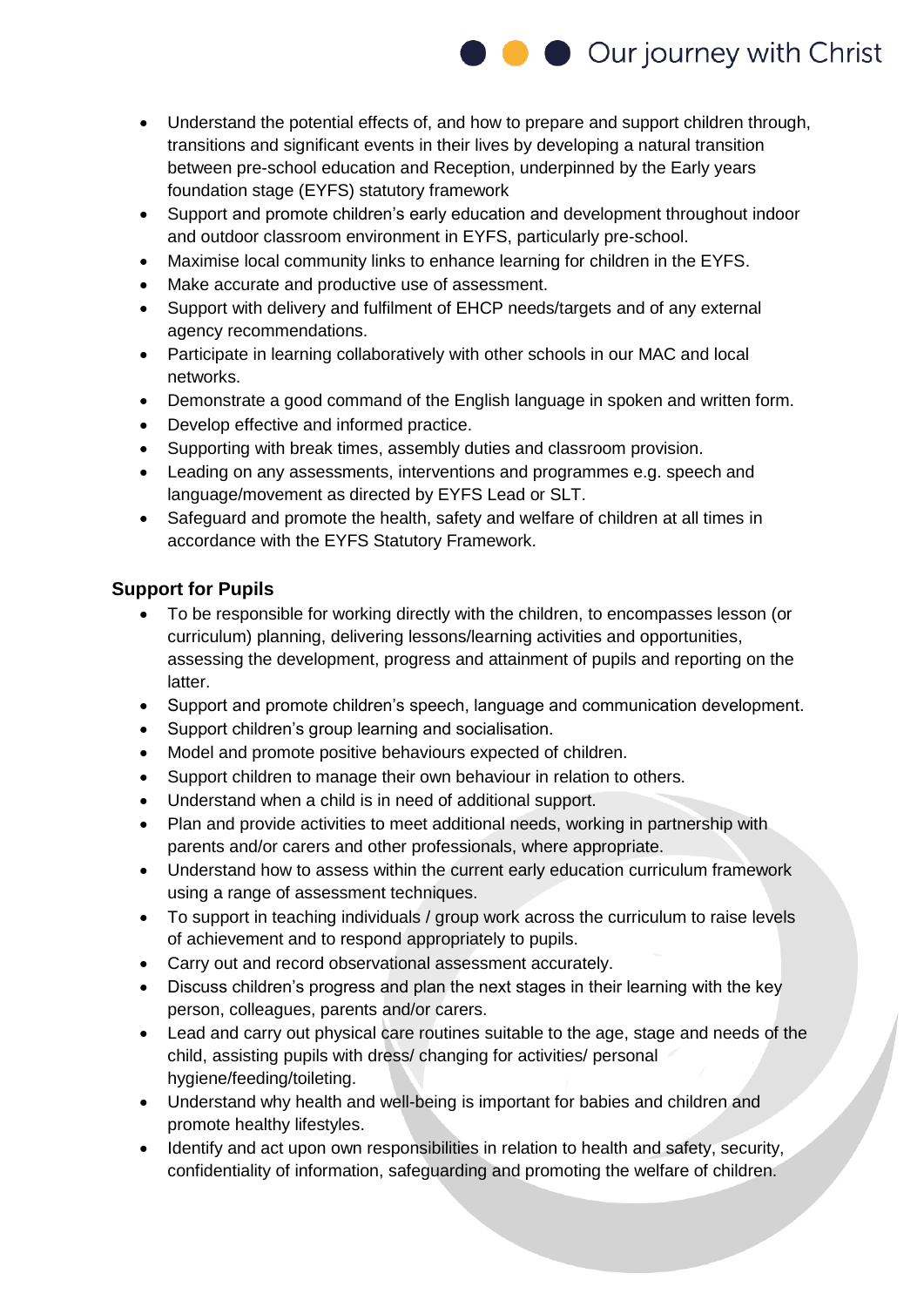

- Work collaboratively with the EYFS Lead to innovate and lead systems to inclusively involve parents in the education of their child e.g. parents' evenings, induction process, home visits, newsletter.
- Inclusively and exemplify the teaching of programmes of work including phonics and the school's Religious Education strategy.
- Plan and lead activities, purposeful play opportunities and educational programmes which include the learning and development areas of current early education curriculum requirements.
- Plan and lead activities in line with the school's expectations for Collective Worship
- Understand and apply the knowledge of expected patterns of children's development from birth to 5 years, and understand further development from age 5 to 7.
- Understand the significance of attachment and how to promote it effectively.
- Experience of working with a range of underpinning theories and philosophical approaches to how children learn and develop, and their influence on practice.
- Analyse and explain how children's learning and development can be affected by their stage of development and individual circumstances.
- Understand the importance of promoting diversity, equality and inclusion, fully reflecting cultural differences and family circumstances.
- Provide learning experiences, environments and opportunities appropriate to the age, stage and needs of individual and groups of children.
- Ensure regular and safe access to the local and wider community through organising, and leading trips and outings.
- Liaison with teachers and other school staff including pre-school professionals to obtain, exchange and record information on pupils in accordance with school policy.
- Work with school staff, the SENDCO, Early Years Lead and the SLT to ensure the safe and efficient running of the pre-school.

## **Leadership of Pre-School**

- Exemplify through leadership the engagement all children's interest and motivation to learn within well-organised, engaging indoor and outdoor environments.
- Carry out risk assessment and risk management in line with policies and procedures.
- Ensure that staff ratios are always met and that legal systems such as the children's register are implemented.
- Lead and facilitate the children's development in all areas of the EYFS and skills to include communication and language, physical development, personal, social and emotional development, literacy, mathematics, understanding the world and expressive arts and design.
- Lead on the effective implementation and use of formative and summative assessments, tracking children's progress to plan next steps and shape learning opportunities.
- Gather, use and moderate date specifically informing future teaching and progress.
- Work with the EYFS Lead and SLT to ensure the effective deployment of support staff.
- Work with subject leaders throughout school to lead and deliver outstanding teaching of phonics, literacy, mathematics and religious education.
- Specialist language support to individuals/ groups where English is not the first language or where language skills are well-below age related expectations.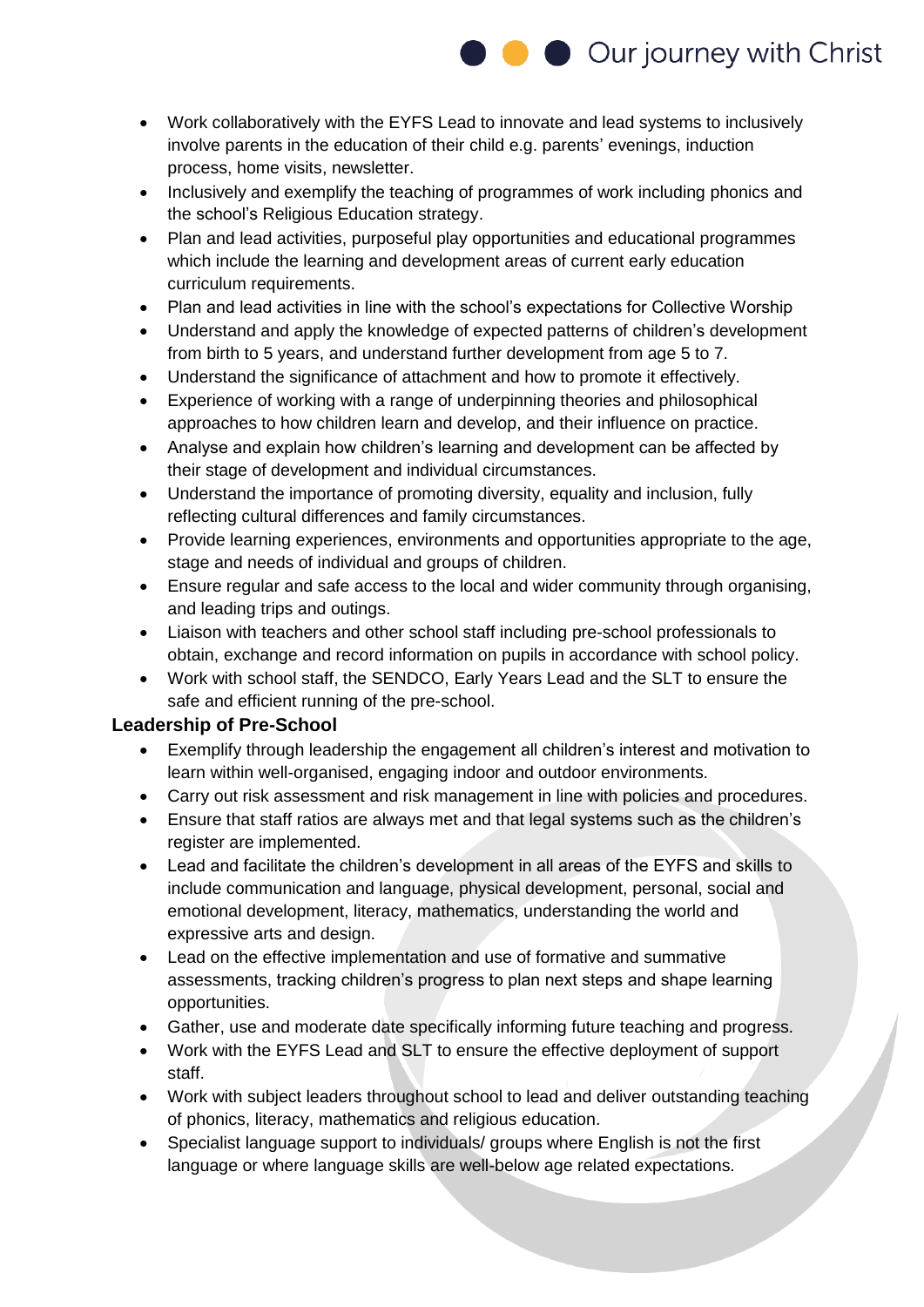

- Where appropriate taking charge of a group or class in any year group throughout school, under the direction and control of the Principal, or other designated member of staff.
- Lead and deliver individual / group work across the curriculum to raise levels of achievement.
- Lead on the integration of children with special needs into mainstream education.
- Promote and lead on safe systems for the drop off and collection of all children.
- Specialist support to pupils in line with a Statement of Special Needs or planned provision. (IEP/ISP/EHC).
- To keep up to date with the latest EYFS research, using this information to ensure all children achieve highest personal outcomes.
- To take a proactive approach in admissions and marketing processes ensuring preschool places are filled where applicable.

# **Wider School Responsibilities**

- Undertake break and assembly duties as allocated on rotas and directed by the EYFS Lead or SLT.
- Support in the professional development and training of students on placement.
- Responsible for contact and link with those with parental responsibility during the working day as part of the normal consultative and educational process.
- Contribute to the development of, and maintain school policies and procedures with particular responsibility to ensure the effective implementation of the EYFS Statutory Framework.
- Participation in working groups on curriculum matters.
- Attend and participate in relevant meetings and appropriate training sessions as required, leading pre-school aspects in staff and parent meetings.
- Participate fully to embed the implementation of the environmental vision for the school.
- Develop systems to fully integrate the pre-school provision into the everyday routines of the wider school.
- Promote high standards of behaviour throughout school in accordance with Anti-Bullying and Behaviour Policy.
- Model, support and uphold the Catholic ethos of school including attendance at school-parish masses and sacramental occasions where required.
- Maintenance of safe environment including keeping materials and equipment in a well-organised, tidy/safe manner.
- Be aware of, and comply with the policies and procedures relating to safeguarding including Child Protection.
- Contribute to the overall ethos of the MAC and maintain positive, professional relationships with directors, staff, visitors and all other stakeholders.
- Be loyal to the mission of the school and pay due regard to the Catholic nature of the School/MAC.
- Operate with the utmost regard to confidentiality and not divulge sensitive information to third parties.
- To comply with the School/MAC Code of Conduct, regulations and policies.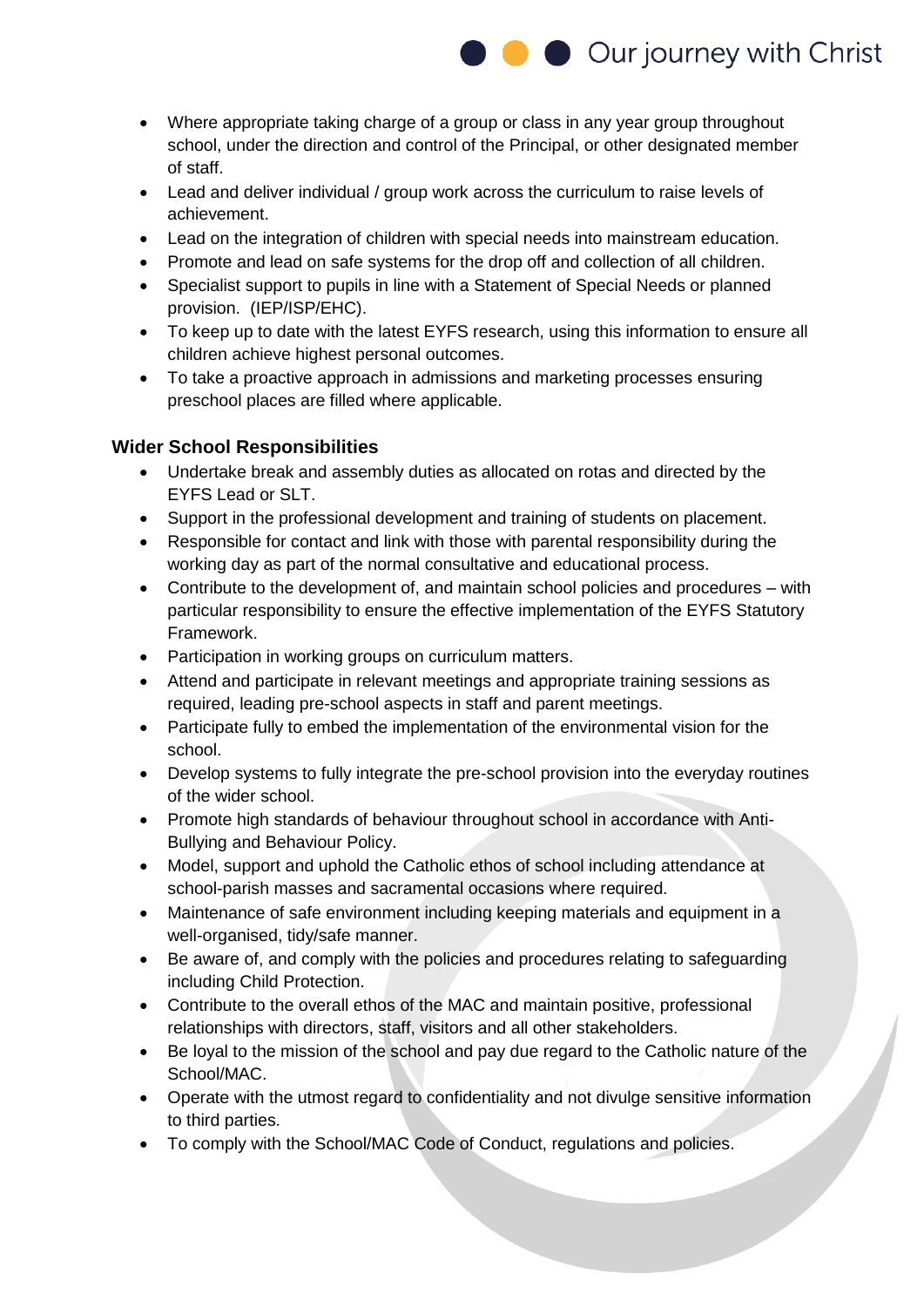

It is the postholder's responsibility to carry out their duties in line with MAC policy on equality and be sensitive and caring to the needs of the disadvantaged, promoting a positive approach to a harmonious working environment. The postholder should act as an exemplar on these issues and should identify and monitor training for their self and any employees for whom they are responsible.

The postholder must at all times carry out their responsibilities with due regard to the MAC policy, organisation and arrangements for Health and Safety at Work Act 1974.

The job description is not intended to be an exhaustive list of all duties and responsibilities that may be required.

The job description will be reviewed annually and may be subject to amendment or modification at any time after consultation with the postholder.

All staff in school will be expected to accept reasonable flexibility in working arrangements and the allocation of duties in pursuance of raising pupil achievement. The MAC reserve the right to determine specific duties and tasks to reflect the changing needs of the school. This will be done without fundamentally changing the general character of the post or its level of responsibility.

Emmaus Catholic Multi Academy Company is an equal opportunities employer committed to safeguarding and promoting the welfare of children and expects all staff and volunteers to share this commitment. This position is, therefore, subject to an Enhanced Child Workforce Disclosure and Barring Service Check.

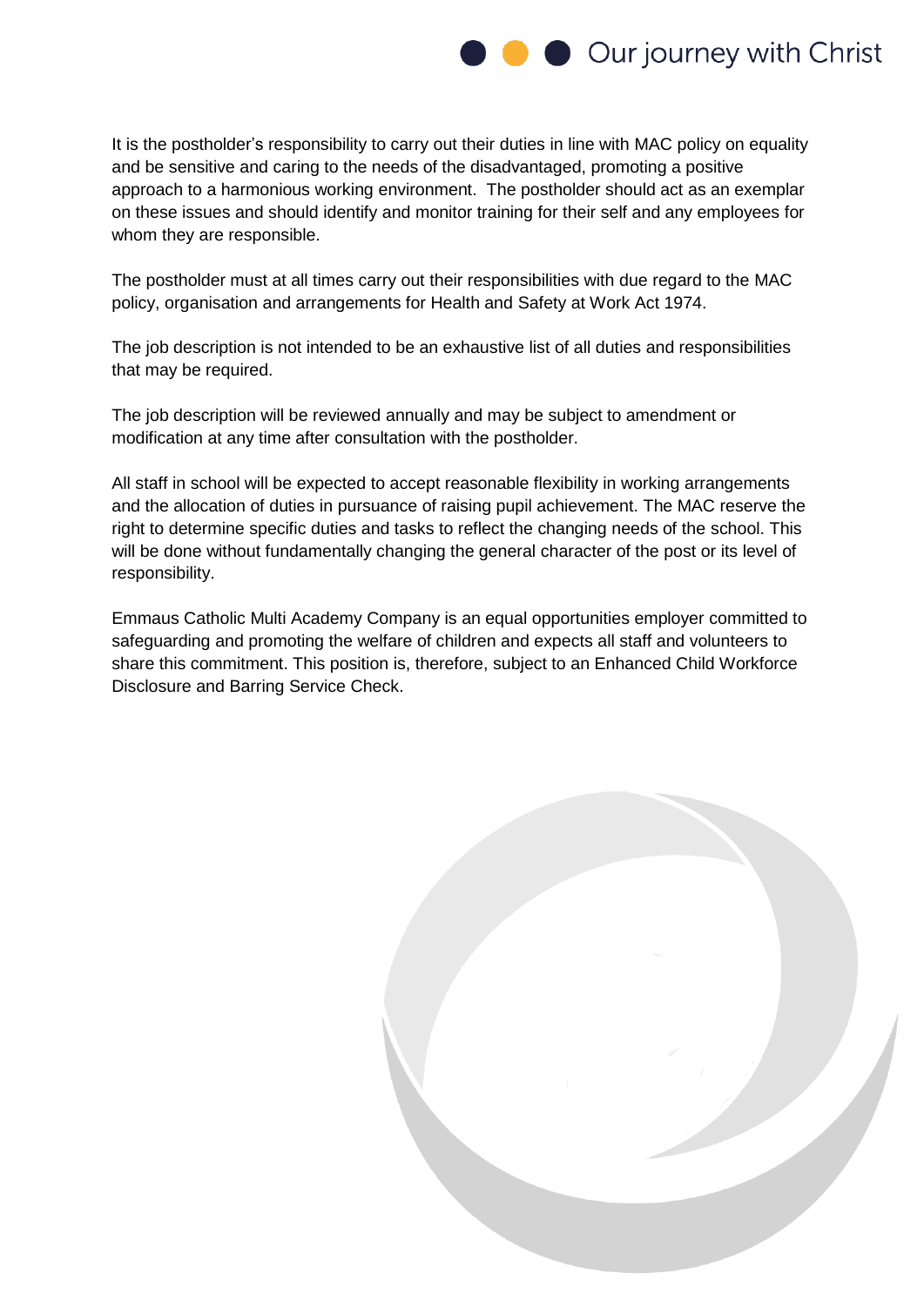

# **Person Specification for Pre School Manager**

| <b>Task</b>                                                             | Essential    | Desirable |
|-------------------------------------------------------------------------|--------------|-----------|
| <b>Qualifications and Training</b>                                      |              |           |
| G.C.S.E.s 4 and above in Maths &                                        |              |           |
| English                                                                 | ✓            |           |
| Level 6 Early Childhood Studies, or                                     |              |           |
| equivalent qualification in Childcare                                   | ✓            |           |
| and Education.                                                          |              |           |
| Qualified Teacher Status (QTS) or                                       |              |           |
| Early Years Teacher Status (EYTS)                                       |              |           |
| or Early Years Professional Status                                      |              |           |
| (EYPS)                                                                  |              |           |
| Full Paediatric First Aid (PFA) (in                                     |              |           |
| date, within 3-year timeframe)                                          |              |           |
| Very good numeracy and literacy                                         |              |           |
| skills.                                                                 | $\checkmark$ |           |
|                                                                         |              |           |
| Training and accreditation in<br>relevant "specialist" areas beneficial |              |           |
| to the school. E.g. a particular                                        |              |           |
| curriculum area or learning area e.g.                                   |              |           |
| science, maths, bi-lingual, SEN,                                        |              |           |
| behaviour.                                                              |              |           |
| <b>Faith Commitment</b>                                                 |              |           |
| Practising Catholic or demonstrates                                     |              |           |
| an understanding and commitment                                         |              |           |
| to the ethos and distinctive nature of                                  | ✓            |           |
| a Catholic school                                                       |              |           |
| <b>Knowledge and Experience</b>                                         |              |           |
| Demonstrable experience of working                                      |              |           |
| within and leading a EYFS setting.                                      | ✓            |           |
| Experience of working                                                   |              |           |
| collaboratively with the EYFS Lead                                      |              |           |
| and school educators to ensure                                          |              |           |
| seamless delivery of the EYFS ethos                                     |              |           |
| and school vision, supporting pupils                                    |              |           |
| with the transition to reception.                                       |              |           |
|                                                                         |              |           |
| Full working knowledge of School                                        |              |           |
| policies and procedures relating to                                     |              |           |
| health and safety, behaviour,                                           |              |           |
| attendance, equal opportunities and                                     |              |           |
| child protection.                                                       |              |           |
| Detailed knowledge of national/                                         | ✓            |           |
| foundation stage curriculum and                                         |              |           |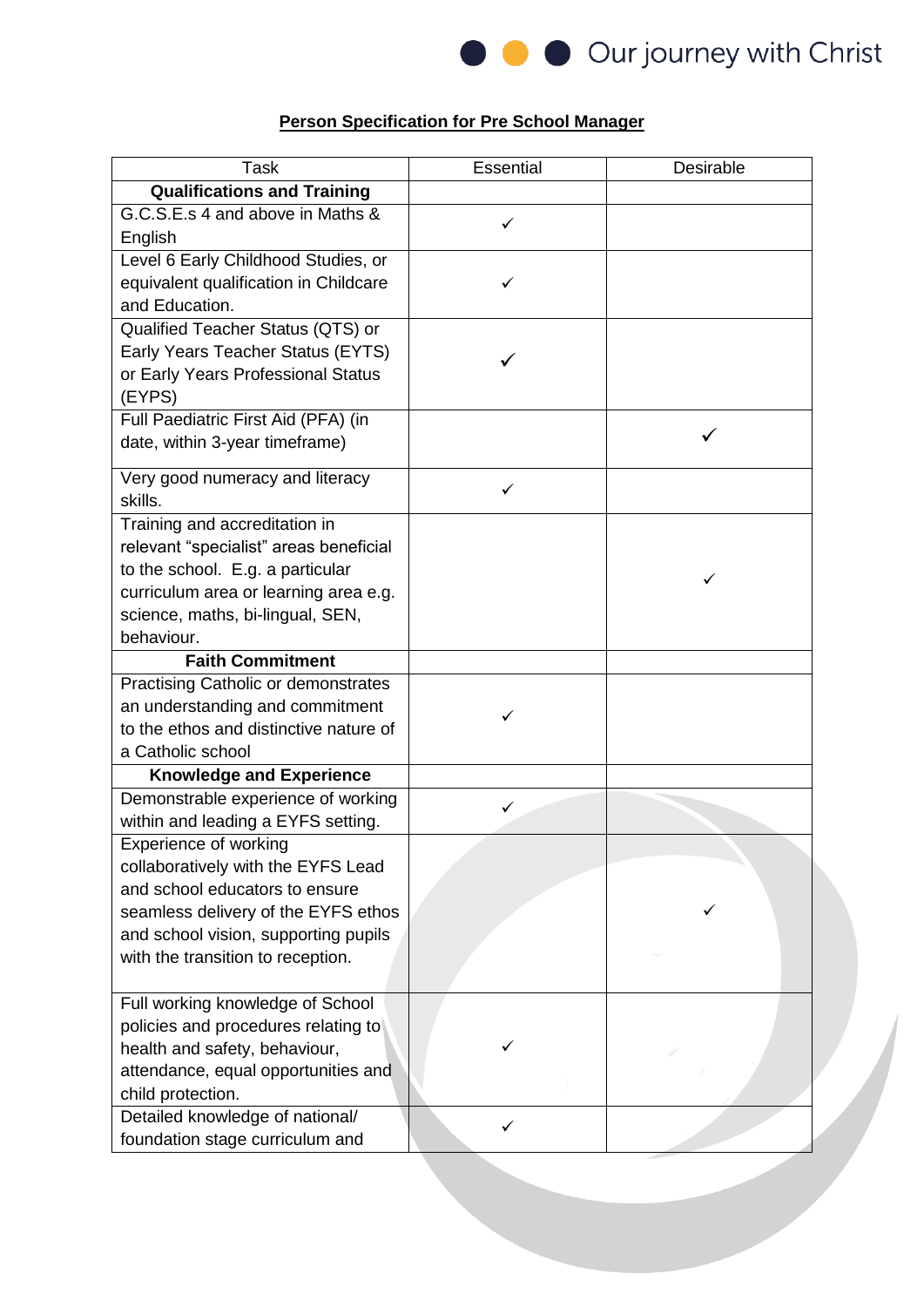

| other basic learning                     |              |   |
|------------------------------------------|--------------|---|
| programmes/strategies.                   |              |   |
| Experience and understanding of the      |              |   |
| principles of child development and      | ✓            |   |
| learning processes.                      |              |   |
| Experience of supporting the             |              |   |
| development and education of             |              |   |
| pupils, including the provision of       |              |   |
| specialist skills and knowledge.         |              |   |
| Evidenced support to pupils in line      |              |   |
| with Education and Health Care           |              |   |
| Plans or planned provision.              | ✓            |   |
| (IEP/ISP/EHC).                           |              |   |
| Experience of the professional           |              |   |
| development and training of              |              | ✓ |
| students on placement.                   |              |   |
| Understanding and implementation         |              |   |
| of the EYFS Statutory Framework,         | ✓            |   |
| and relating it to teaching              |              |   |
| <b>Practical Skills</b>                  |              |   |
| Listens well and communicates            |              |   |
| clearly and fluently with colleagues     | ✓            |   |
| on a wide level.                         |              |   |
| Works effectively with a broad range     |              |   |
| of stakeholders and partners.            | ✓            |   |
| Relevant knowledge of first aid.         |              |   |
| Demonstrate good numerical and           |              |   |
| verbal reasoning skills and literacy     |              |   |
| skills and have the ability to produce   |              |   |
| documentation to a high standard.        |              |   |
| Ability to use relevant technology       |              |   |
| and able to demonstrate knowledge        |              |   |
| and use a wide range of ICT              | ✓            |   |
| systems and solutions to support         |              |   |
| learning.                                |              |   |
| Committed to safeguarding and            | $\checkmark$ |   |
| welfare of all pupils                    |              |   |
| <b>Personal Qualities and Attributes</b> |              |   |
| Reliable & Trustworthy                   | ✓            |   |
| Courteous                                |              |   |
| A Knowledge of Equality & Diversity      | ✓            |   |
| issues.                                  |              |   |
| Motivation to continually improve        | ✓            |   |
| standards and achieve excellence         |              |   |
| Genuine passion and belief in the        | ✓            |   |
| potential of every student               |              |   |